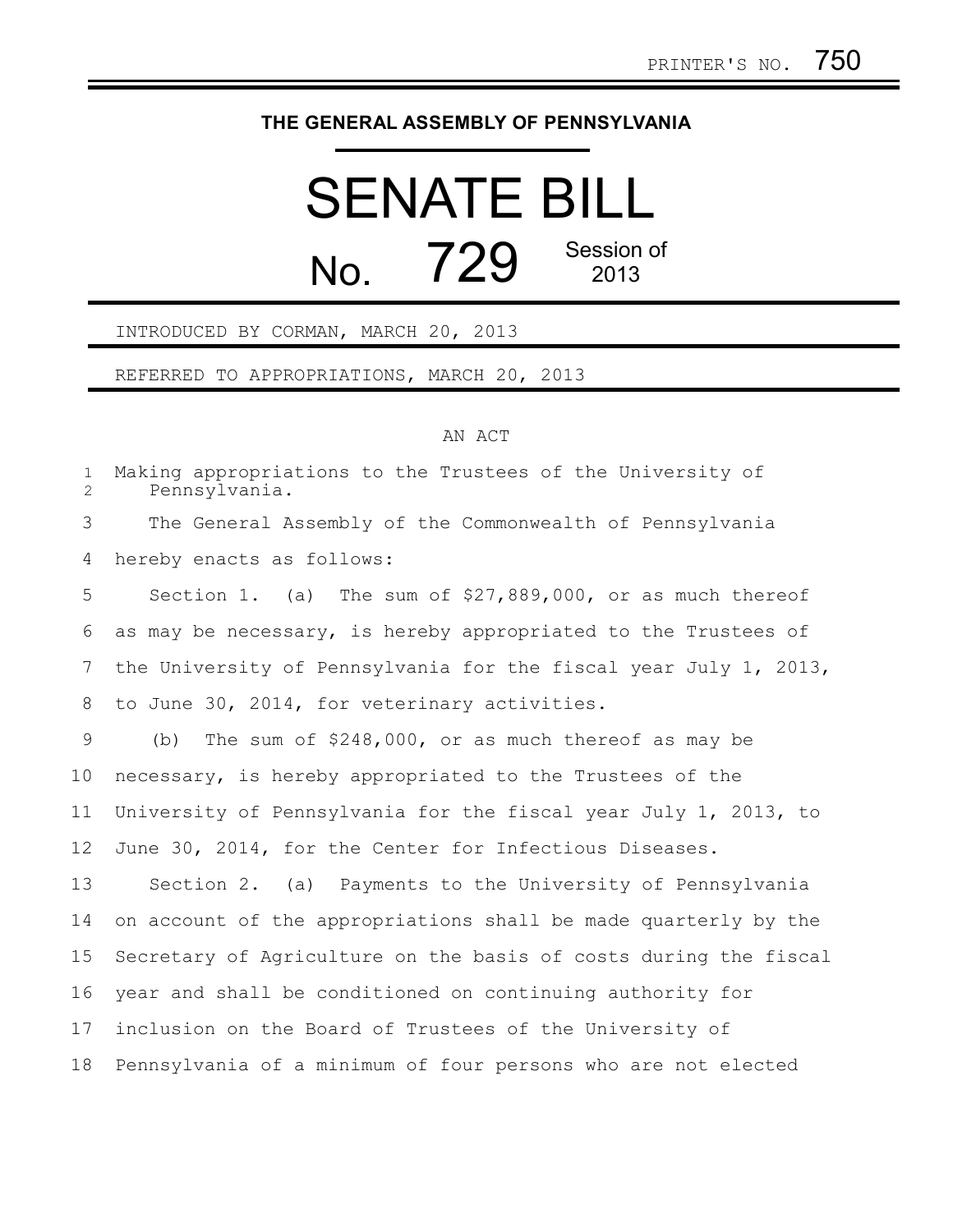officials and who are appointed by the President pro tempore of the Senate, the Minority Leader of the Senate, the Speaker of the House of Representatives and the Minority Leader of the House of Representatives for terms of office coterminous with that of the respective appointing authority; and shall be further conditioned on these appointees receiving full voting rights as members of the board of trustees. 1 2 3 4 5 6 7

(b) The University of Pennsylvania shall provide full, complete and accurate information as may be required by the Department of Agriculture or the chairman or the minority chairman of the Appropriations Committee of the Senate or the chairman or the minority chairman of the Appropriations Committee of the House of Representatives. 8 9 10 11 12 13

(c) The University of Pennsylvania shall report its revenues and expenditures and present its financial statements in accordance with generally accepted accounting principles and procedures for educational institutions as set forth in the "Higher Education Finance Manual (1975)" and the "Commonwealth of Pennsylvania Budget Instructions for the State System of Higher Education, State-Related Universities and Non-State-Related Colleges and Universities." 14 15 16 17 18 19 20 21

(d) The Trustees of the University of Pennsylvania shall report on forms provided by the Department of Agriculture to both the chairman and minority chairman of the Appropriations Committee of the Senate and the chairman and minority chairman of the Appropriations Committee of the House of Representatives by September 30, 2014, on how State-appropriated funds were expended for fiscal year 2013-2014 to reduce the costs to Pennsylvania resident students or to provide services to Pennsylvania residents. 22 23 24 25 26 27 28 29 30

20130SB0729PN0750 - 2 -